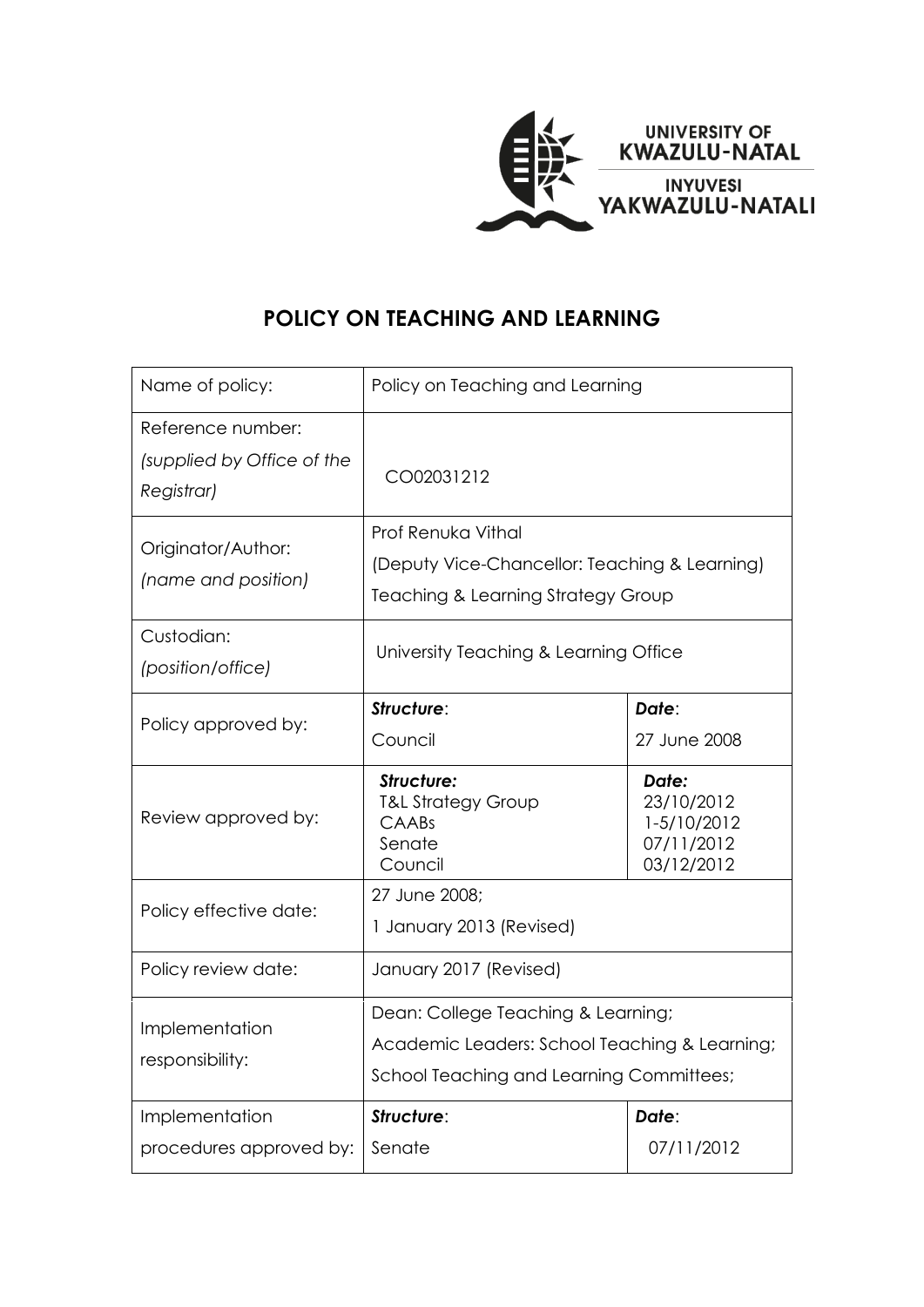# **Contents**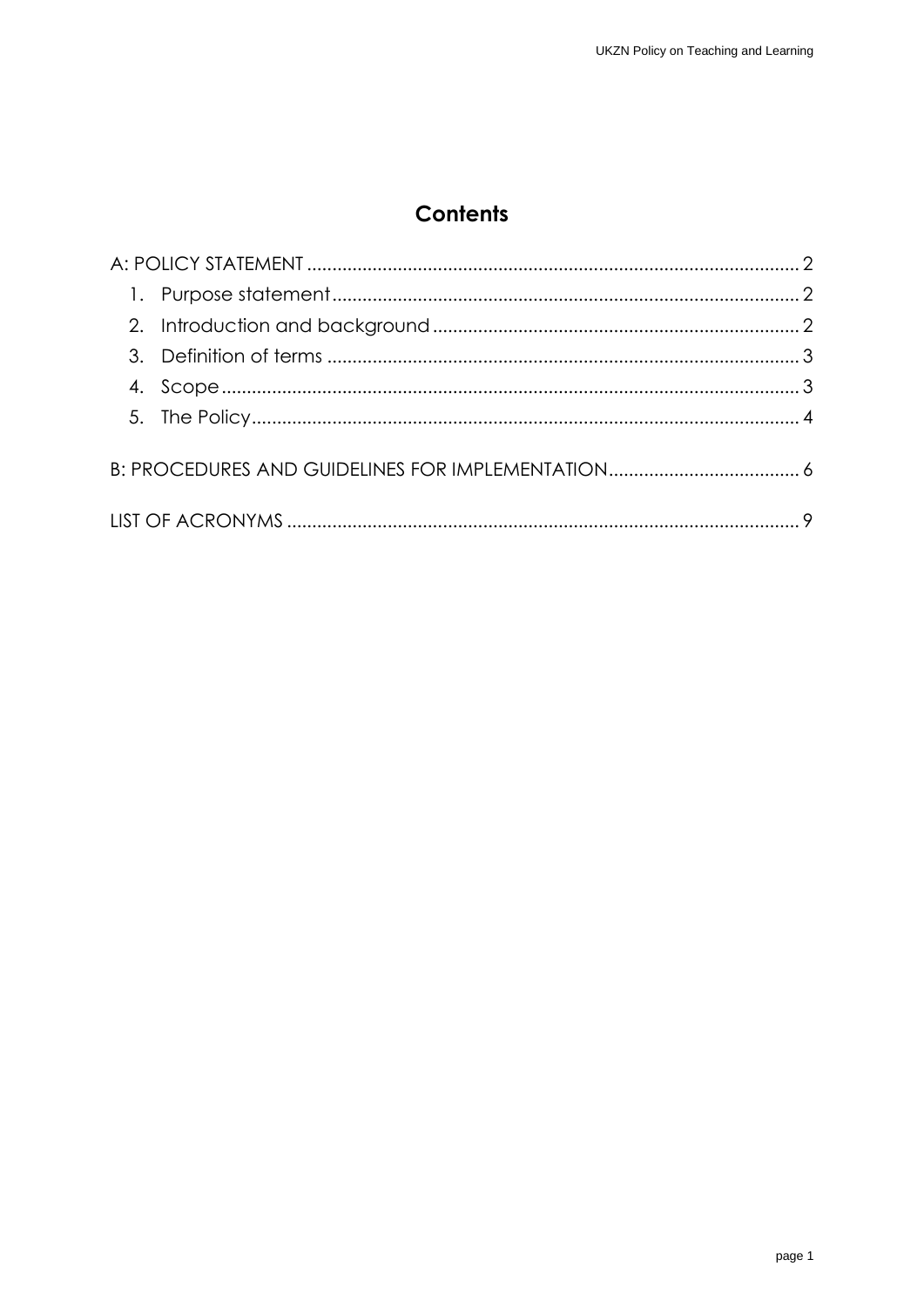# **A: POLICY STATEMENT**

#### <span id="page-2-1"></span><span id="page-2-0"></span>**1. Purpose statement**

This policy aims to enhance the quality of learning and teaching practices and promote effective student learning in the University

The policy represents the University's approach to teaching and learning and gives further expression to the strategic goal to be excellent in teaching and learning.

As a research-led university, an evidence-based approach to teaching and learning underpins this policy. Teaching and learning is seen as fostering research and contributing to the development of students as researchers. The University community as a whole have a responsibility to create a learning environment that will promote success and excellence.

There are ten fundamental principles constituting the policy and for each a set of procedures and guidelines for implementation which gives more detailed structure to the principles.

#### <span id="page-2-2"></span>**2. Introduction and background**

The policy supports the strategic goal of the University "*To promote excellence in teaching and learning through creative and innovative curriculum design and development, pedagogical strategies, and assessment practices in accordance with the highest quality management principles*." The strategies set out in the amended University Strategic Plan (2007-2016) with respect to this goal indicates that the University will:

- Provide excellent teaching and learning programmes in a comprehensive range of undergraduate and postgraduate programmes;
- Ensure that curricula are rooted in African scholarship and meet the needs of society;
- Review and revise our teaching modes and assessment practices in accordance with student learning needs, scholarship and the highest quality management principles;
- Encourage and reward excellence, innovation, creativity and scholarship in teaching and learning; and
- Provide a supportive educational environment that promotes a strong work ethic and a culture of deep learning among students.

This policy builds on and expands the strategic goal related to teaching and learning by elaborating a set of principles and associated procedures and guidelines for implementation.

The review of the original Teaching, Learning and Assessment Policy drew on a survey of Higher Education Teaching and Learning Policies nationally and internationally; and on institutional research and expertise.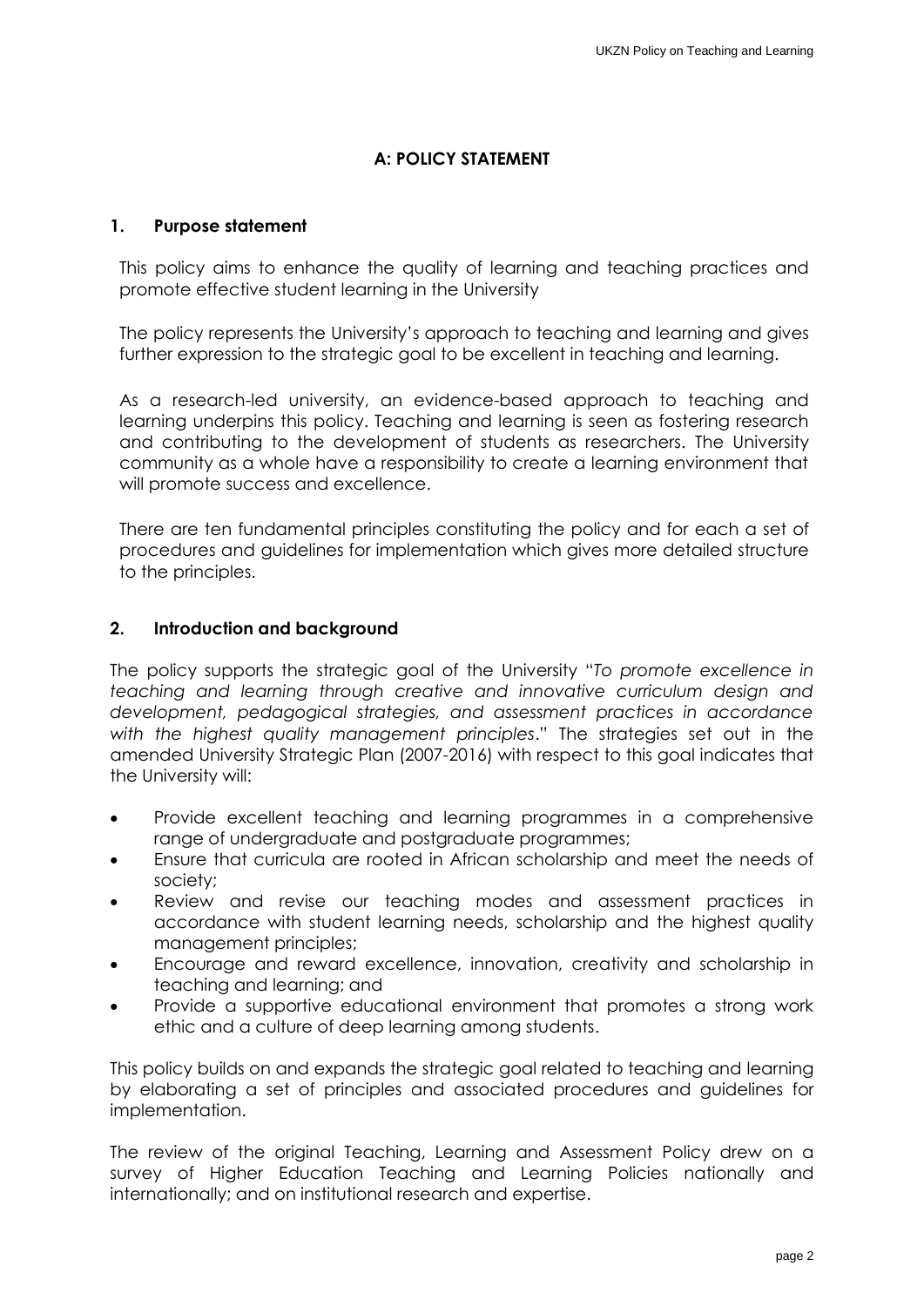### <span id="page-3-0"></span>**3. Definition of terms**

The new vocabulary in higher education with notions of skill, vocationalism, transferability, competence, outcomes, experiential learning capability and enterprise, when taken together, are indications that traditional definitions are inadequate for the system-wide challenges faced by contemporary society. The new terminology urges higher education to extend the term "knowledge" to embrace knowledge-through-action, particular outcomes of a learning transaction, and trans-disciplinarity. For example:

- Learning: is the lifelong process of transforming information and experience into knowledge, skills, behaviours, values and attitudes and takes place through the active behaviour and engagement of the student:- the focus is on what the student does and learns rather than what the teacher does;
- Learning Environment: has become widely used as an umbrella term to describe the place and setting where learning occurs; it is not limited to a physical classroom and includes the characteristics of the setting; and all the different modes and variables involved in the physical, social and psychological context of learning; and including experiential learning.
- Learning Outcomes: describe what a student is expected to know, understand or be able to demonstrate at the end of a module in order to obtain a passing grade; and are often described in terms of knowledge, skills, values and attitudes, which can refer to both individual modules and entire degree programmes.
- Teaching: is the process of designing, developing and facilitating activities, which evidence has shown to be effective in promoting student learning and the acquisition of generic and discipline-specific knowledge, skills, attitudes and values. Teaching includes research supervision.

# <span id="page-3-1"></span>**4. Scope**

The policy is applicable to all modules in the University.

The policy should be read in conjunction with the

- Policy on Assessment:
- Talent Management Policy, Procedures and Guidelines (Professional Development Programmes);
- University Teaching Workload Framework;
- University Language Policy and Plan;
- Policy on Quality Promotion and Assurance and associate Principles, Procedures and Guidelines;
- Academic Promotions Policy, Procedures and Guidelines (Teaching Portfolio Procedures and Guidelines);
- General Academic Rules;
- Goal 4: Excellence in Teaching and Learning in the amended University Strategic Plan (2007-2016) and related indicators;
- UKZN Transformation Charter and
- UKZN Pact.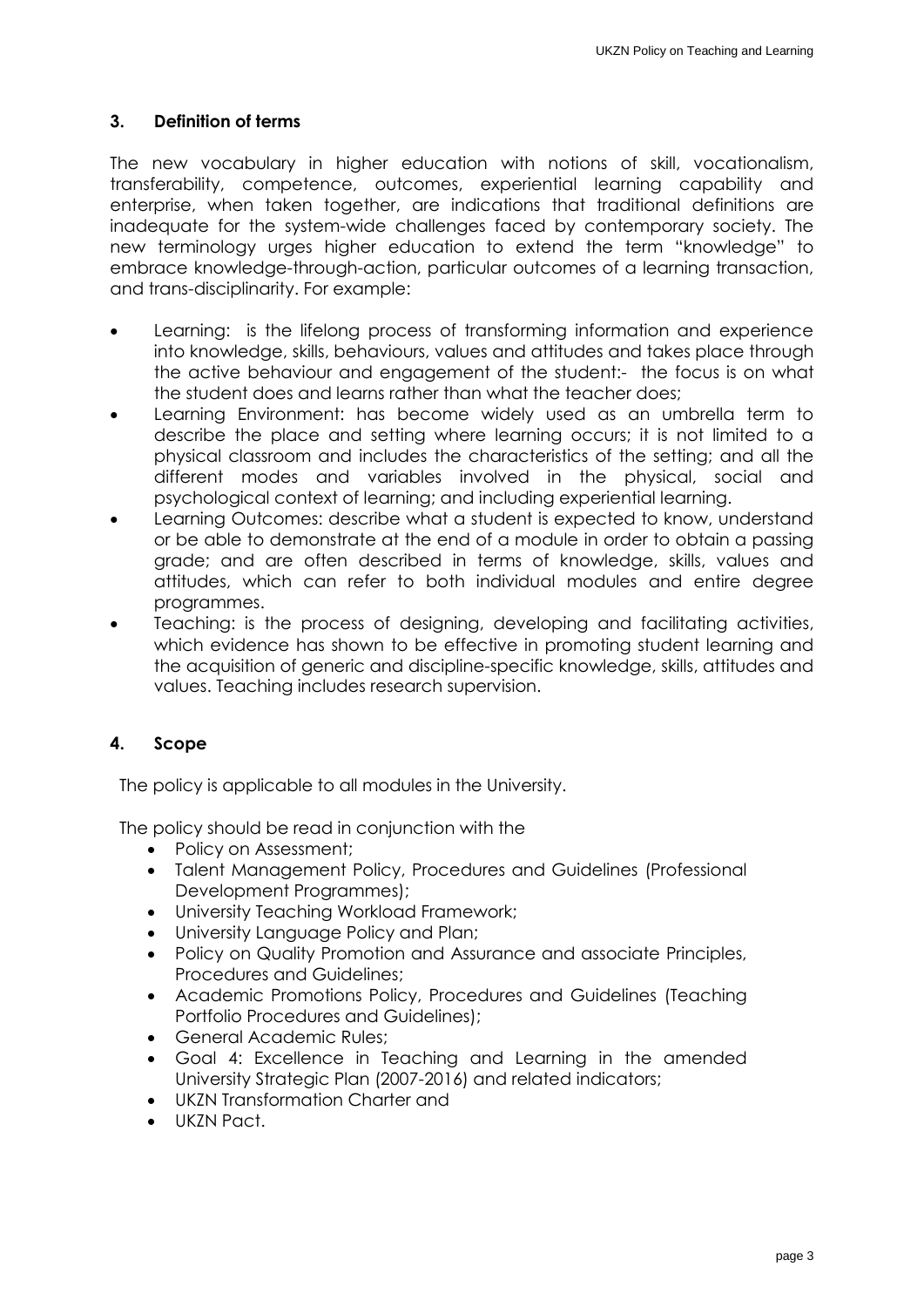# <span id="page-4-0"></span>**5. The Policy**

The teaching and learning policy is set out in terms of ten principles, and which give direction for their achievement in the University.

# **Principle 1**

Teaching and learning will support and give expression to the University's commitment to becoming the premier university of African scholarship by:

- Integrating African scholarship into the full range of UKZN curricula;
- Entering global debates on the basis of knowledge generated in the African context;
- Facilitating a better understanding of the range of Indigenous African Knowledge Systems; and
- Exploring teaching methodologies which may be especially appropriate to teaching and learning in African contexts.

### **Principle 2**

Teaching and learning must respond to national imperatives of redress and success by:

- Ensuring equity of student access and success;
- Promoting alternative access for students from disadvantaged educational contexts to address lack of equity in specific programmes or disciplines; and
- Developing curricula, teaching methodologies and assessment methods which are responsive to the educational needs of our diverse intake of students.

### **Principle 3**

Teaching and learning must enable staff and students to engage in international contexts and debates by:

- Entering global discourses on the basis of knowledge generated in African countries and which relates to their varied issues and interests;
- Enabling students to build knowledge, expertise and confidence to participate in international contexts; and
- Fostering intellectual curiosity which values and respects a range of cultural experiences and perspectives.

### **Principle 4**

Teaching and learning must meet the diverse educational needs of students by:

- Developing an educational context which is conducive to understanding and respecting a wide range of educational experiences and needs; and
- Providing opportunities to learn in both English and isiZulu as per the University Language Policy and Plan.

### **Principle 5**

Teaching and learning must promote a culture of inquiry-led scholarship, evidencebased teaching and deep learning in students by:

- Developing a teaching and learning environment that encourages active learning to improve understanding and retention of knowledge and skills**;**
- Cultivating curiosity and critical thinking in students in relation to all aspects of their activities, including research;
- Enabling students to integrate theory and practice; and
- Contributing to the development of socially responsible citizens who are life-long students.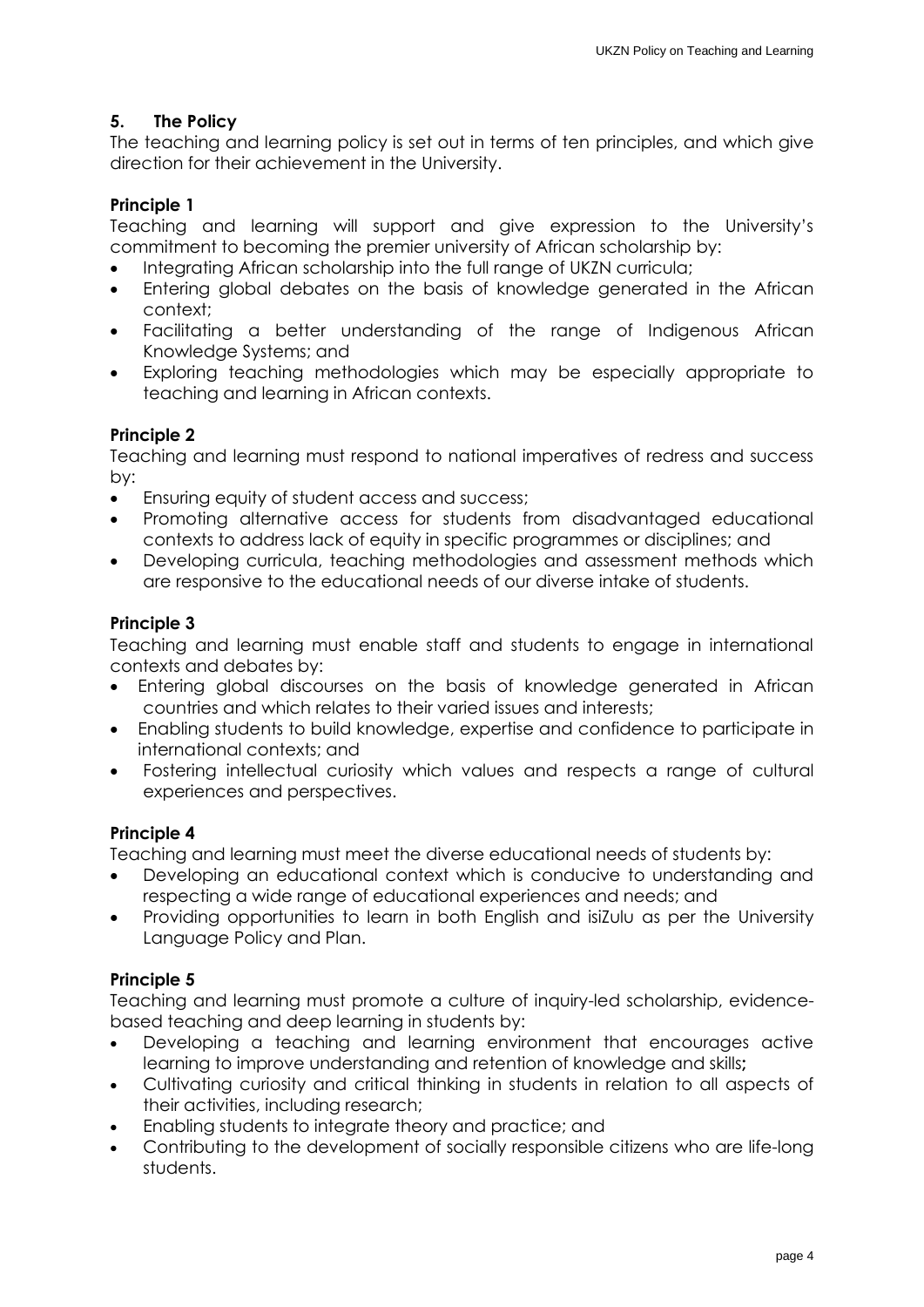# **Principle 6**

Teaching and learning must reflect a strong educational rationale informed by relevant current research, theory and evidence-based practice, which:

- Encourages staff to be actively engaged in scholarship of all aspects of teaching and learning;
- Fosters and supports sharing and peer reviewing of theoretically informed professional practice;
- Promotes reflective practice in regularly updated teaching portfolios;
- Advances research and theory-based practice in teaching and learning; and
- Develops an educational and inquiry driven environment by involving students in the process of the scholarship of teaching and learning.

### **Principle 7**

Teaching and learning must optimise student employability and encourage responsible citizenship by:

- Developing key appropriate graduate attributes, generic competences, disciplinary competences; leadership; and professionalism;
- Incorporating these key competences into all programmes of learning in a way which embeds them, meaningfully, into the purpose, outcomes, and assessment criteria of those programmes;
- Providing opportunities outside the lecture room to develop these key generic and disciplinary competences.

### **Principle 8**

Teaching and learning must demand quality learning environments and facilities by:

- Creating a learning context conducive to the holistic development of all students; and
- Supporting multiple modes of teaching and learning, including experiential and on-line/e-learning.

### **Principle 9**

Teaching and leaching must be supported by staff development which builds capacity for continuing improvement in the theory and practice of teaching and learning relevant to disciplines by:

- Recruiting, retaining, motivating and rewarding staff skilled in facilitating the development of independent, creative, reflective students;
- Fostering a culture of continuing professional development through the required participation in the University Education Induction Programme (and other relevant Higher Education programmes) and the development of teaching portfolios.

### **Principle 10**

An integral part of the teaching/learning cycle must include assessments which:

- Enhances engagement with the learning task;
- Enhances the understanding of student progress, strengths and limitations;
- Enhances the quality of planning, diagnostic, and progression decisions of academics;
- Ensures coherence between curriculum purpose, teaching approaches, assessment criteria and methods, and learning outcomes; and
- Articulates with the Policy on Assessment.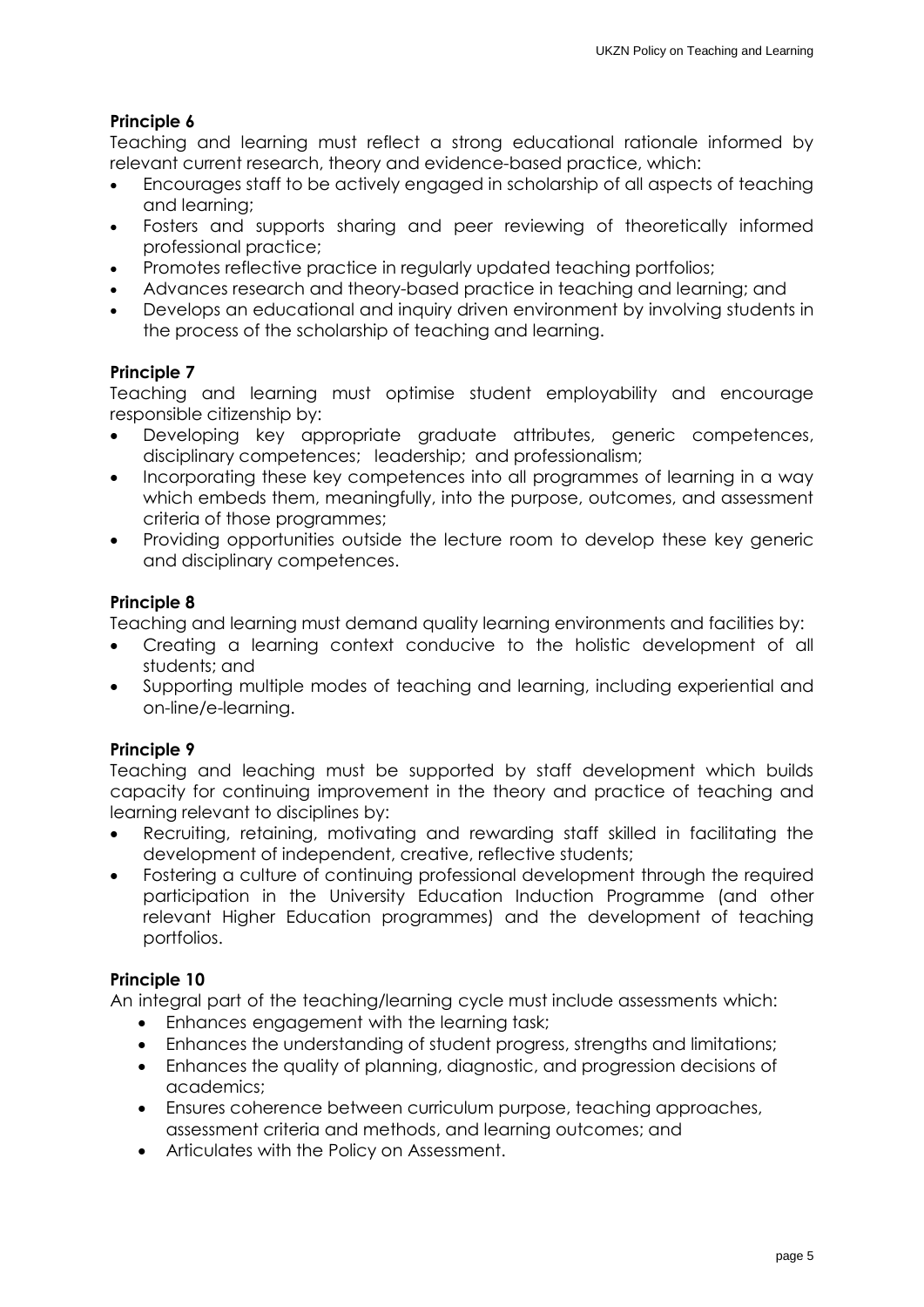### **B: PROCEDURES AND GUIDELINES FOR IMPLEMENTATION**

<span id="page-6-0"></span>Senate, Colleges, Schools and, most importantly, individual academics have collective responsibility\* for the implementation of this policy and for translating it into specific procedures appropriate to each College context.

Policy implementation will be monitored by Deans: College Teaching and Learning, Academic Leaders: School Teaching & Learning and the School Committees responsible for Teaching and Learning, on an annual basis.

For each principle in the policy, implementation procedures and guidelines, which include specific actions, are listed together with responsibility for these allocated to appropriate persons or structures.

Appropriate reports on the progress and status of implementation of the policy will be tabled at School Teaching and Learning Committees/School Boards, Teaching and Learning/Research Strategy Groups, the respective College Academic Affairs Boards and Senate annually.

| Principle 1:<br>"becoming the premier university of African scholarship"                                                                                                                                                                                                                   | Responsibility*<br>(see list of<br>acronyms below<br>table) |
|--------------------------------------------------------------------------------------------------------------------------------------------------------------------------------------------------------------------------------------------------------------------------------------------|-------------------------------------------------------------|
| 1.1. Engage Schools in transformative curriculum development<br>which explicitly relates to African scholarship and includes<br>current debates around African IKS.                                                                                                                        | DCTL, ALSTL,<br><b>DIAKS</b>                                |
| 1.2. Equip teaching and support staff to explicitly acknowledge and<br>value the diversity and life experiences of all students, by means<br>of targeted initiatives.                                                                                                                      | DCTL, LPDO,<br><b>HETD</b>                                  |
| 1.3. Implement staff professional development that encourages<br>and supports the review and modification of current curricula<br>and modules.                                                                                                                                             | HETD, QPA<br><b>DCTL, ALSTL</b>                             |
| 1.4 Set up College-based and/or university-wide seminars, debates<br>and/or fora for the on-going discussion of all facets of African<br>scholarship in its interface with teaching, learning and<br>assessment (see Policy on Assessment).                                                | DCTL, UTLO                                                  |
| 1.5 Review curricula for the integration of all facets of African<br>scholarship in all programme and school reviews.                                                                                                                                                                      | DCTL, STLC,<br>QPA, CAAB                                    |
| <b>Principle 2:</b><br>"respond to national imperatives of redress and success"                                                                                                                                                                                                            |                                                             |
| 2.1 Familiarise teaching staff with the full range of educational<br>contexts from which students enter UKZN<br>2.1.1 Organise targeted visits to township and rural<br>schools.                                                                                                           | DCTL, DHOS,<br><b>ALTL</b><br>UTLO, STLC                    |
| 2.1.2 Organise annual meetings between teachers and<br>university staff to discuss issues of relevance<br>of<br>issues<br>relevance                                                                                                                                                        | DCTL, AL, ALSTL                                             |
| 2.2 Ensure appropriate articulation and progression between<br>secondary school and first year of university, in view of the<br>introduction of the National Senior Certificate, in terms of<br>curriculum and social context.<br>2.2.1 Familiarise staff with the curricula, outcomes and | <b>ALTL</b>                                                 |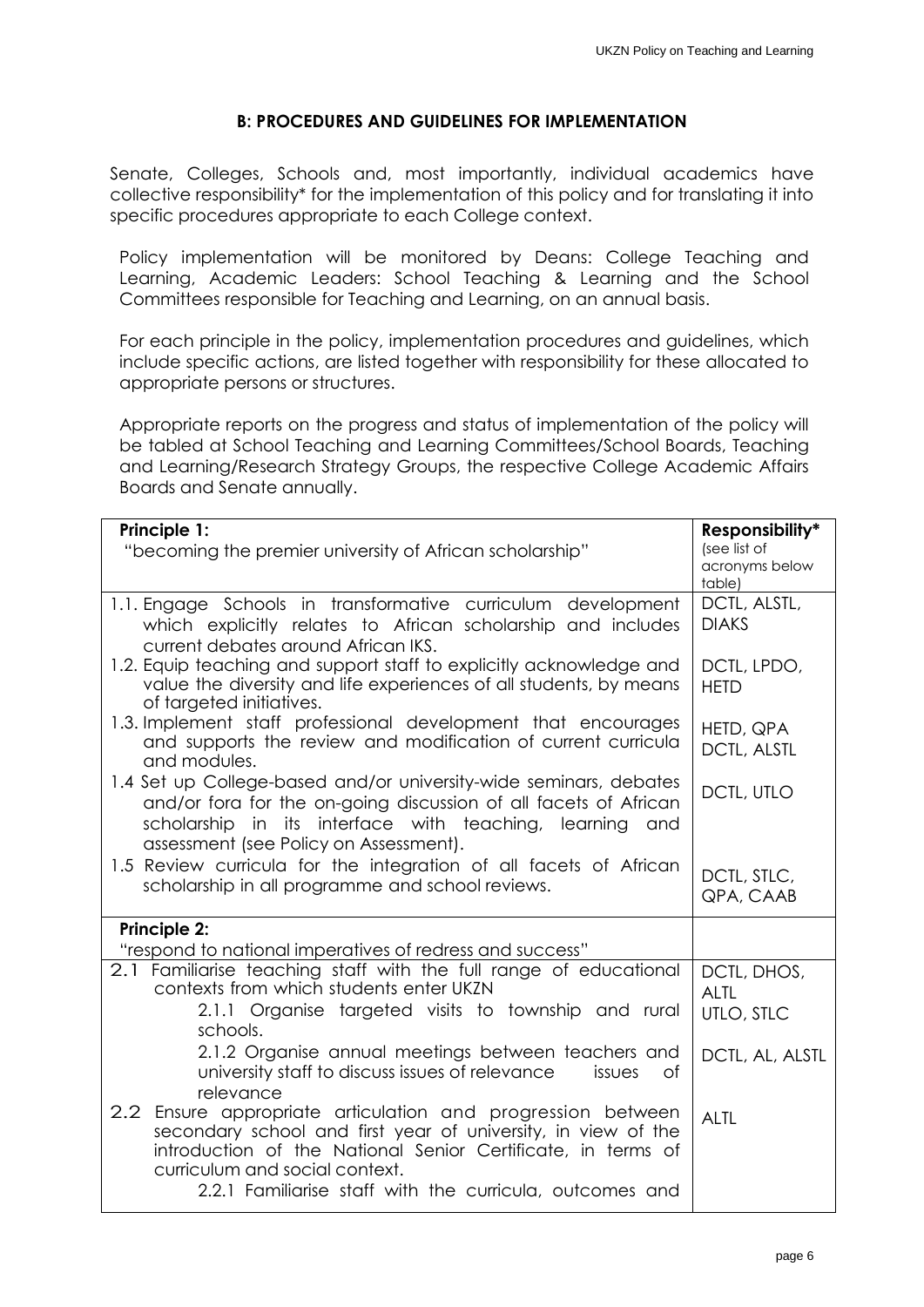| assessment of the various subjects in the National Senior                                                                                     |                             |
|-----------------------------------------------------------------------------------------------------------------------------------------------|-----------------------------|
| Certificate.<br>2.3 Alert staff to the need for learning materials, teaching and<br>assessment methodologies, which respond to the needs of a | <b>UTLO</b>                 |
| diverse student intake.                                                                                                                       | <b>DCTL</b>                 |
| 2.4 Develop flexible articulation within the post-secondary phase<br>(between FET Colleges and tertiary institutions).                        |                             |
| Ensure the continual relevance of alternative<br>2.5<br>access                                                                                | DCTL, DHOS,<br>ALSTL, QPA   |
| programmes, in terms of teaching and support staff, teaching                                                                                  |                             |
| materials, facilities, and resource base, by means of annual<br>self-reflective reviews.                                                      |                             |
| 2.5.1 Undertake evaluations and reviews of alternative                                                                                        |                             |
| access programmes in terms of policy shifts and                                                                                               |                             |
| developments country-wide.                                                                                                                    |                             |
| 2.6 Review teaching, learning and assessment for its response to<br>access and success imperatives in all programme and school                | DCTL, ALSTL,<br><b>STLC</b> |
| reviews.                                                                                                                                      |                             |
|                                                                                                                                               |                             |
| <b>Principle 3:</b>                                                                                                                           |                             |
| "engage in international contexts and debates"                                                                                                |                             |
| 3.1 Implement student-centred pedagogies which encourage<br>open and critical debate in the classroom.                                        | $\overline{A}$              |
| 3.2 Make explicit and on-going connections between local                                                                                      | A, ALSTL                    |
| experience and global debate.                                                                                                                 |                             |
| 3.2.1 Implement School/College report-backs by staff                                                                                          | AL, ALSTL,                  |
| teaching and learning approaches experienced in<br>on.<br>other universities.                                                                 | DCTL, STLC                  |
| 3.3 Facilitate international staff and student exchanges.                                                                                     | <b>DHOS</b>                 |
| 3.3.1 Introduce special leave for teaching at another                                                                                         |                             |
| institution.                                                                                                                                  |                             |
| 3.4 Forge concrete relationships between UKZN/College and a<br>range of international universities.                                           | DVCHC,                      |
| 3.4.1 Ensure sabbatical teaching replacement funding, to                                                                                      | <b>DHOS</b>                 |
| enable staff to take sabbatical leave regularly.                                                                                              |                             |
| 3.5 Review teaching, learning and assessment in terms of its ability                                                                          | DCTL, ALSTL,                |
| to equip students for international contexts and debates, in all<br>programme and school reviews.                                             | <b>QPA</b>                  |
|                                                                                                                                               |                             |
| <b>Principle 4:</b>                                                                                                                           |                             |
| "meet the diverse educational needs of all students"                                                                                          |                             |
| Develop appropriate social contexts in which relationships<br>4.1                                                                             | DHOS, ALSTL                 |
| between students and staff; and among students can be built.<br>Develop opportunities for student engagement on teaching,<br>4.2              | <b>DPS</b>                  |
| learning and curriculum issues.                                                                                                               | A, AL, ALSTL                |
| Implement teaching and assessment methods which allow for<br>4.3                                                                              | A, AL, ALSTL,               |
| on-going interaction between all participants and which value                                                                                 | <b>STLC</b>                 |
| the range of knowledges and perspectives brought into the<br>classroom.                                                                       |                             |
| 4.4 Work out concrete methods of ascertaining learning needs                                                                                  |                             |
| through assessment of levels of preparedness, and of student                                                                                  | <b>QPA</b>                  |
| response to the learning and teaching environment.                                                                                            |                             |
| 4.4.1 Implement and evaluate diagnostic testing at the<br>start of first year, and the start of postgraduate studies.                         |                             |
| 4.4.2 Implement two-yearly surveys of student opinion.                                                                                        |                             |
| teaching, learning and assessment in terms of its<br>4.5 Review                                                                               | DCTL, ALSTL,                |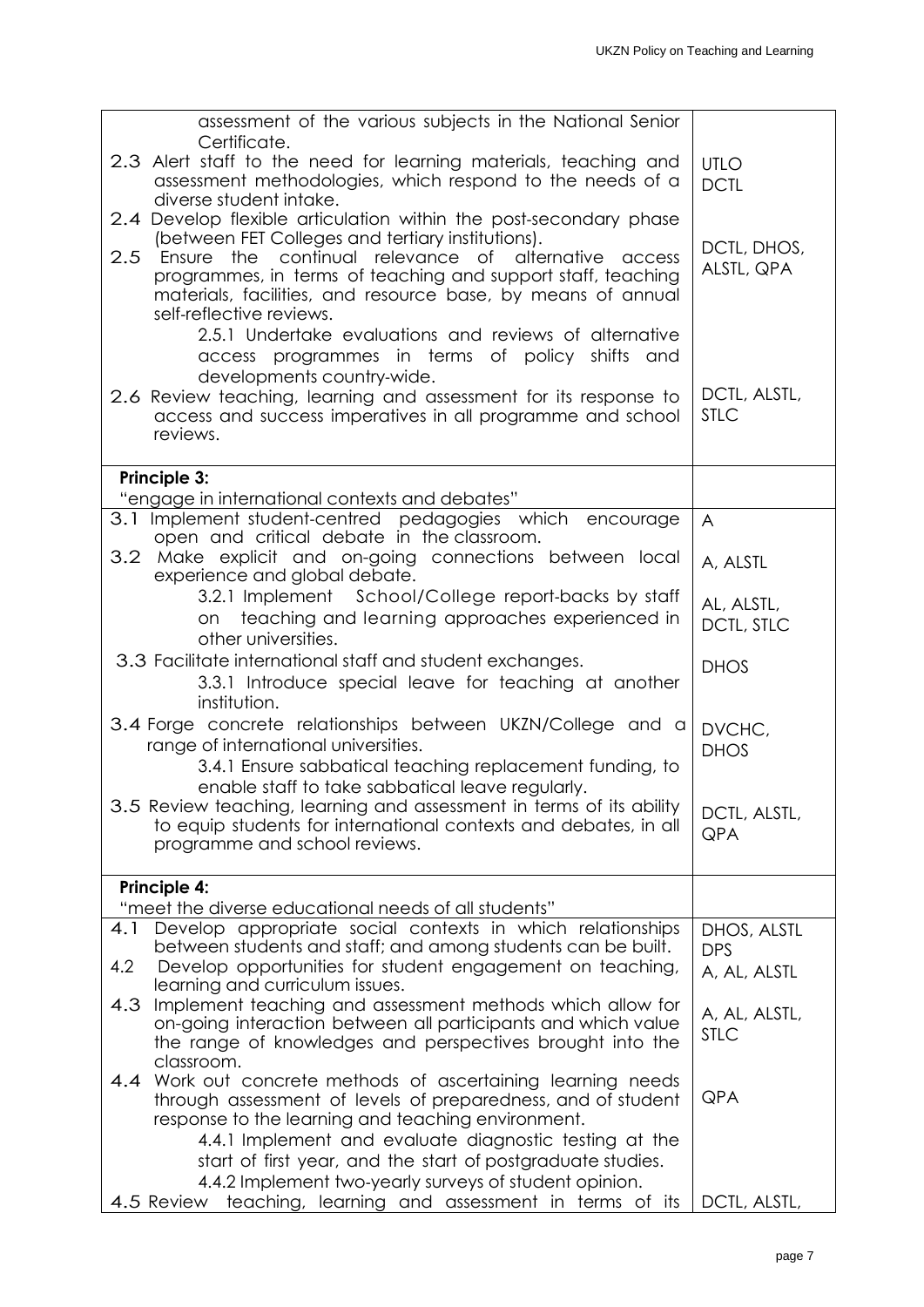|     | ability to meet the diverse educational needs of all students                                                                    | <b>STLC</b>               |
|-----|----------------------------------------------------------------------------------------------------------------------------------|---------------------------|
|     | in all programme and school reviews.                                                                                             |                           |
| 4.6 | Increase the number of modules offered in isiZulu; offer tutorials                                                               | DCTL, LPDO                |
|     | in isizulu or in learning environments that allow students to<br>code-switch                                                     |                           |
|     |                                                                                                                                  |                           |
|     | Principle 5:                                                                                                                     |                           |
|     |                                                                                                                                  |                           |
|     | "promote a culture of inquiry-led scholarship, evidence-based<br>teaching and deep learning"                                     |                           |
| 5.1 | Identify, develop and support a range of opportunities which                                                                     | A, AL, ALSTL              |
|     | will promote active/deep learning.                                                                                               |                           |
|     | 5.1.1 Implement professional development which equips                                                                            | HETD, DHOS                |
|     | staff to support active and inquiry based learning, and                                                                          |                           |
|     | research-led teaching.                                                                                                           |                           |
|     | 5.2 Develop systems and strategies for review, feedback,                                                                         | QPA, TLSG                 |
|     | reflection and action in relation to teaching, learning and<br>assessment.                                                       |                           |
|     | 5.3 Review curriculum design to ensure coherence and synergy                                                                     |                           |
|     | between teaching, learning and assessment processes which                                                                        | A, AL, ALSTL,             |
|     | encourage engagement and creativity.                                                                                             | <b>STLC</b>               |
|     | 5.4 Develop an institutional culture in which all participants are                                                               |                           |
|     | interested, challenged and engaged intellectually, socially                                                                      | QPA, HETD,<br><b>DCTL</b> |
|     | and culturally.                                                                                                                  |                           |
|     | 5.4.1 Review teaching, learning and assessment in terms<br>of its ability to promote a culture of inquiry-led scholarship,       |                           |
|     | evidence-based teaching and deep learning in students,                                                                           |                           |
|     | in all programme and school reviews.                                                                                             |                           |
|     |                                                                                                                                  |                           |
|     |                                                                                                                                  |                           |
|     | Principle 6:                                                                                                                     |                           |
|     | "reflect a strong educational rationale informed by research"                                                                    |                           |
|     | 6.1 Equip and assist staff to research educational aspects of their                                                              | <b>HETD</b>               |
|     | teaching and learning practice and environment.                                                                                  |                           |
|     | 6.2 Create a university ethos supportive of scholarship into                                                                     | UTLO, DCTL                |
|     | teaching through mechanisms such as mentoring, internships,                                                                      |                           |
|     | and incentives.                                                                                                                  |                           |
|     | 6.3 Facilitate a range of activities (collaboration, University short<br>papers, presentations etc.) focused on promoting<br>and | <b>UTLO</b>               |
|     | disseminating the scholarship of teaching and learning.                                                                          |                           |
|     |                                                                                                                                  |                           |
|     | Principle 7:                                                                                                                     |                           |
|     | "optimise student employability and responsible citizenship"                                                                     |                           |
|     | appropriate graduate attributes, generic and<br>7.1 Develop                                                                      | TLSG, STLC, AL,           |
|     | disciplinary competences appropriate to all levels.                                                                              | A                         |
|     | 7.2 Advocate the importance of these competences in university<br>curricula; and the need for these competences in the design of | TLSG, STLC                |
|     | the purpose and outcomes all curricula.                                                                                          |                           |
|     | 7.3 Establish curricula which promote the<br>development of                                                                      |                           |
|     | and disciplinary competences<br>generic<br>all<br>in<br>new                                                                      | STLC, CAAB                |
|     | programmes of learning.                                                                                                          |                           |
| 7.4 | Identify and develop a range of out-of-class opportunities                                                                       | A, AL, STLC               |
|     | which promote responsible citizenship and entrepreneurial<br>service.                                                            |                           |
| 7.5 | Review curricula for the inclusion of generic and disciplinary                                                                   | QPA, ALSTL,               |
|     | competences in all programme and school reviews.                                                                                 | <b>STLC</b>               |